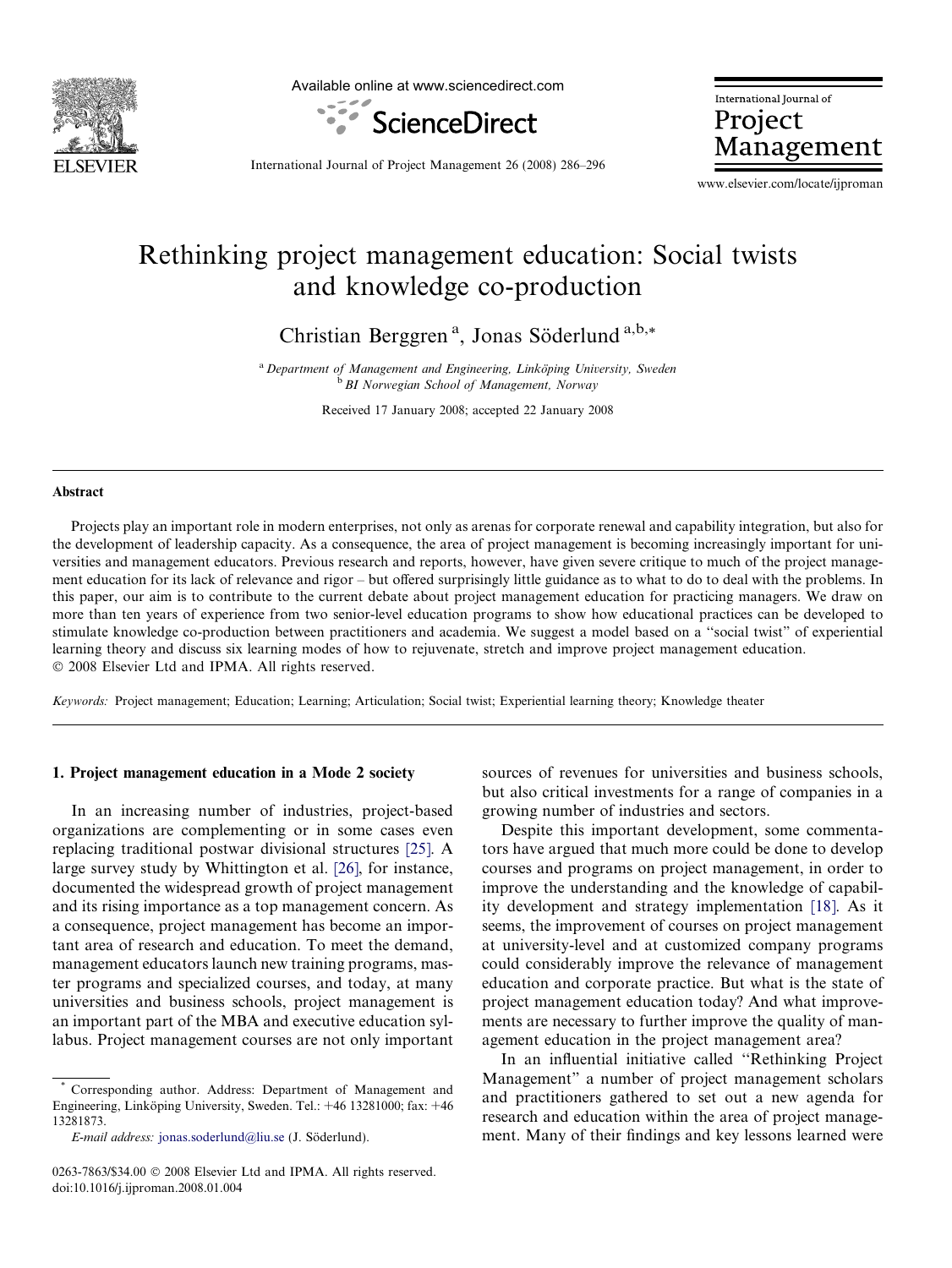published in articles in a Special issue of the International Journal of Project Management. These articles offer a variety of refreshing and important advice for research, research methodology and teaching. For instance, in the introductory paper, Winter et al. [\[27\]](#page--1-0) highlight the growing critique of project management theory and state the case for the need of a new research agenda in relation to the developing practice of project management. The authors claim that despite the developments in practice and the growing number of members in professional associations, ''the current conceptual base of project management continuous to attract criticism for its lack of relevance to practice" [\[27, p. 638\]](#page--1-0). Their main conclusions center on the need to rethink project management research, the need to illuminate the complexity and actuality of projects, and that project management scholars must allow for greater pluralism and broader conceptualizations of projects. What is more important, particularly for this paper, is that the authors also argue for the need to rethink education and that educators must move away from the delivery of standard package solutions and techniques-orientated pedagogy to ''learning and development which facilitates the development of reflective practitioners who can learn, operate and adapt effectively in complex project environments ..." (2006: 642). In the same special issue, Crawford et al. [\[4\]](#page--1-0) further elaborate on this idea. They offer substantial criticism to mainstream project management teaching and education. For instance, the authors claim:

''Even in academic programs, education in project management is often pitched at the same level as the certificate and commercial training in project management, covering largely the same material based on the project management bodies of knowledge ..." [\[4, p. 724\].](#page--1-0)

As a consequence, Crawford et al. argue that project management practitioner development today may therefore be seen as ''both narrow and shallow" (p. 624) and that ''it falls short of the reality of ... complex projects" (p. 624). In sum, the articles by Winter et al. and Crawford et al. offer fierce criticism to much research and education within the area of project management – for its lack of rigor and relevance. We generally appreciate their work and acknowledge the importance of rethinking project management research and education. However, we would argue, the authors do not offer much advice as to what educators should do besides the general recommendation that they should move away from the bodies of knowledge and simplified textbook theories of projects to improve both rigor and relevance of project management education.

Much of the above criticism also holds true for management education in general. The focus of our paper, however, is on advanced project management training programs for practicing managers. We address both the issue of relevance, drawing on some of the ideas presented by Pfeffer and Fong [\[17\]](#page--1-0) and Ghoshal [\[6\],](#page--1-0) and the issue of scientific rigor. Drawing on the challenges of the Mode 2 society, we believe that these two challenges are intimately associated. In several ways, the idea of the Mode 2 society, as presented by Gibbons et al. [\[7\]](#page--1-0), criticizes the conventional model of science as linear and argues in favor of knowledge co-production and of closer integration between research and practice. The idea of the Mode 2 society also highlights the need of doing research in the context of knowledge application. We believe that the writings of Gibbons et al. [\[7\]](#page--1-0) have important implications for project management research and education. In this paper we focus on the implications for education for practicing managers, although some of our ideas also have implications for the ways we do research. We concentrate on the following questions: How can project management education be designed to respond to the challenges of the Mode 2 society? How is the idea of knowledge co-production brought into project management training and education programs? In several ways, we believe that the ideas presented in this paper are well in line with the pleas of the Mode 2 society and with the criticism presented by Winter et al. and Crawford et al. However, in this paper we will offer more concrete examples, advice and suggestions for how to improve project management education in a Mode 2 society and use our own practice to reflect on management education in the area of project-based organization and business.

## 2. Purpose and outline

As stated earlier, this paper analyzes the question of how to respond to the management education challenges of the emerging Mode 2 society. The paper draws upon ideas presented in a previous paper in which we presented a set of challenges for management education in the light of a Mode 2 society [\[2\]](#page--1-0). However, the focus in the present paper is on advanced project management education and our starting point is the recent critique against project management education offered by a number of scholars that participated in the Rethinking Project Management Network. Inspired by the writings on the Mode 2 society, we address the ideas around the co-production of knowledge and how the critique of the linear mode of scientific knowledge production can be used to revitalize education programs for practicing project managers, align personal and organizational learning, and reinforce the programs' action components. Of importance here is our own practice and our own attempts to improve management education. The empirical foundation for the article is more than ten years of experience in executive project management programs developed in close collaboration between industrial partners and academia. Our intention is to contribute both to the debate about the future of management education by providing detailed examples of learning practices, and to a renewed discussion of experiential learning, where articulation, enaction and diffusion, but above all reflection and action play key roles in integrating personal and social learning. We submit that the Mode 2 society has a number of implications for experiential learning and that it pro-